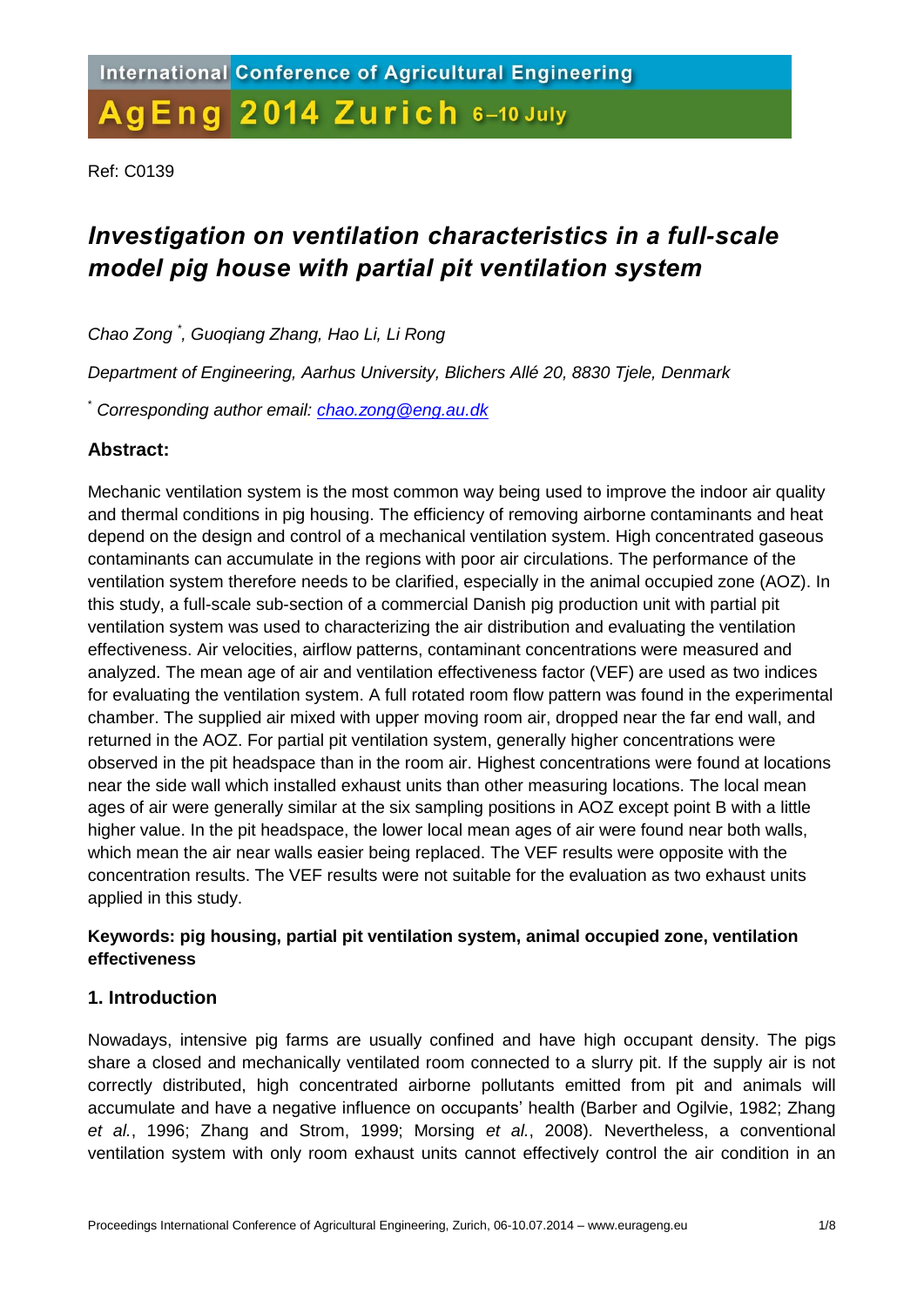animal house, especially during winter as the minimum ventilation rates employed (Pohl and Hellickson, 1978). Therefore, applying an extra pit ventilation system in livestock housing has been proposed (Buiter and Hoff, 1998). Systems with partial pit exhaust units have been proved to get remarkable indoor air quality improvement and emission reduction together with pit air cleaning (Ye *et al.*, 2009; Saha *et al.*, 2010; Zong *et al.*, 2014).

Air velocity distribution and airflow pattern inside animal house can significantly affect the dispersion and deposition of airborne contaminants (Wu *et al.*, 2013). The measured air velocity field can be used to predict the possible patterns of contaminant transport. However, for a region with recirculation or other complicated airflow patterns, the airflow velocity vector can be misleading in terms of thermal comfort and pollutant removal (Wang *et al.*, 2008), which always happens in the space near the slatted floor area in pig housing. Ventilation effectiveness is therefore being used for the ventilation evaluation. Among various ways in defining ventilation effectiveness, the local mean age of air has been widely accepted of the residence time of the air (Han, 2012). The ventilation effectiveness factor (VEF) is another practical and very simple tool for evaluating a zonal ventilation in removing airborne pollutants (Zhang *et al.*, 2001).

The objective of this study is to characterize the ventilation field and evaluate the ventilation effectiveness in a pig house with partial pit ventilation system. The local mean age of air and ventilation effectiveness factor (VEF) have been used as the tools for the evaluation.

## **2. Materials and methods**

Experiments were conducted in the Air Physics Lab, Research Center Foulum, Aarhus University, Denmark.



*Figure 1: The schematic diagram of experimental chamber and sampling positions, mm.*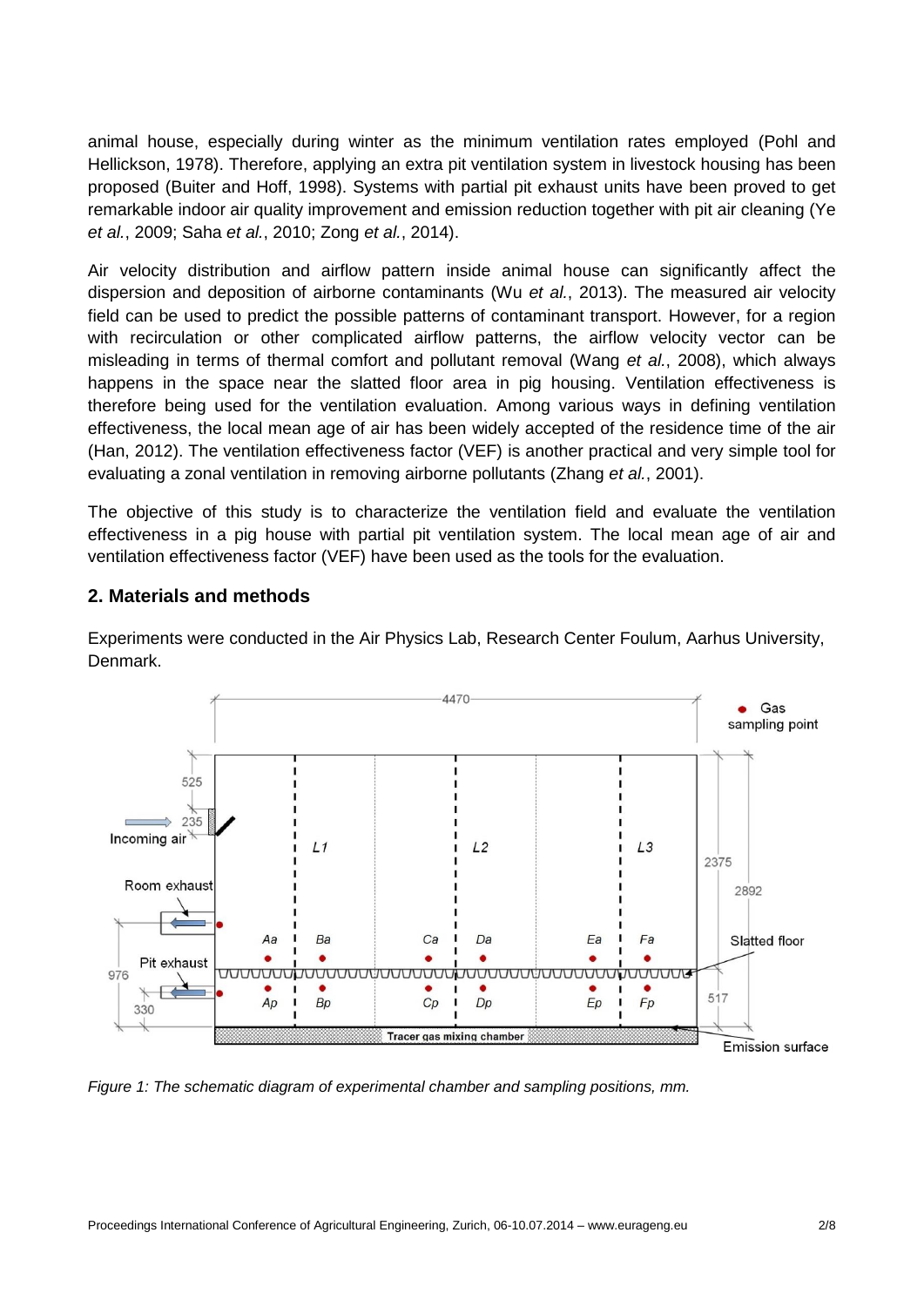# **2.1 Experimental set-up**

An experimental chamber with inside dimensions of 4.47 m × 1.17 m × 2.89 m (*L* × *W* × *H*) was built as a sub-section of a fattening pig house which corresponds to a full scale Danish pig unit with half width (Fig.1). The front panel of the chamber was made of transparent glass, and the back and side panels were made of plywood which were painted in dark color for facilitating visualization of airflow patterns with illuminated smoke. There were two air exhaust openings. Room exhaust was a sealed iron pipe outlet with a diameter of 200 mm installed on the left wall (Fig. 1). The pipe was connected *via* a flexible duct to a channel fan (Lindab type VBU 200B, Denmark) discharging the air to outside. Pit air was extracted by another type of fan (Lindab type VBU 100B, Denmark) *via* a 110 mm-diameter pipe outlet installed in the left wall just beneath the slatted floor and a flexible duct. An adjustable flap wall-jet inlet was installed on left side panel beneath the ceiling. The angle of the flap was kept 45 degree to the horizontal plane in this study. The fully slatted floor was used for this study with an opening ratio of 19%. The pit headspace was under the slatted floor, with a height of 0.515 m

## **2.2 Measurement**

Measurements were carried out under isothermal conditions (Fig. 1).

#### **2.2.1 Ventilation rate**

The room and pit ventilation rates were set as 720 and 80  $m^3$  h<sup>-1</sup>, respectively. Lindab FMU/FMDRU 200-160 and FMU/FMDRU 100-80 flow meters (Denmark) was used to measure the room and pit ventilation airflow rate, respectively. The accuracy of the flow measuring method is 5- 10% depending on the distance to the flow disturbance. The ventilation flows in the duct was determined using the equations:

$$
VR_r = 29.4\sqrt{\Delta P}
$$
  
\n
$$
VR_p = 7.32\sqrt{\Delta P}
$$
\n(1)  
\n(2)

where VR is ventilation rate, m<sup>3</sup> h<sup>-1</sup>; ΔP is pressure difference between upstream and downstream side of the orifice, Pa. The pressure differences were measured using a TSI pressure probe (Model 9596, TSI, USA) with an accuracy of  $\pm$  0.7%.

#### **2.2.2 Tracer gas concentrations**

N<sub>2</sub>O was used as a tracer gas in this study. A constant N<sub>2</sub>O flux of 100 ml min<sup>-1</sup> was supplied uniformly into a mixing chamber below the pit space, and emitted through a wooden plate with150 5-mm diameter holes and two-layer diffusion floor surface into the pit (Fig. 1). Four reference sampling points in the mixing chamber along the length of chamber were used to monitor the uniformity of  $N<sub>2</sub>O$  concentration in the mixing chamber.

The N2O concentration was measured by INNOVA multi-gas Monitor (type 1312, Denmark) and a multiplexer (type 1309, Denmark). The sampling locations are points A:F in the animal occupied zone (AOZ) and in the pit headspace (Fig. 1). The sampling period for each  $N_2O$  measurement was 40 s, followed by 20 s flushing time to replace the air in the measuring chamber of the Monitor before a new measurement started.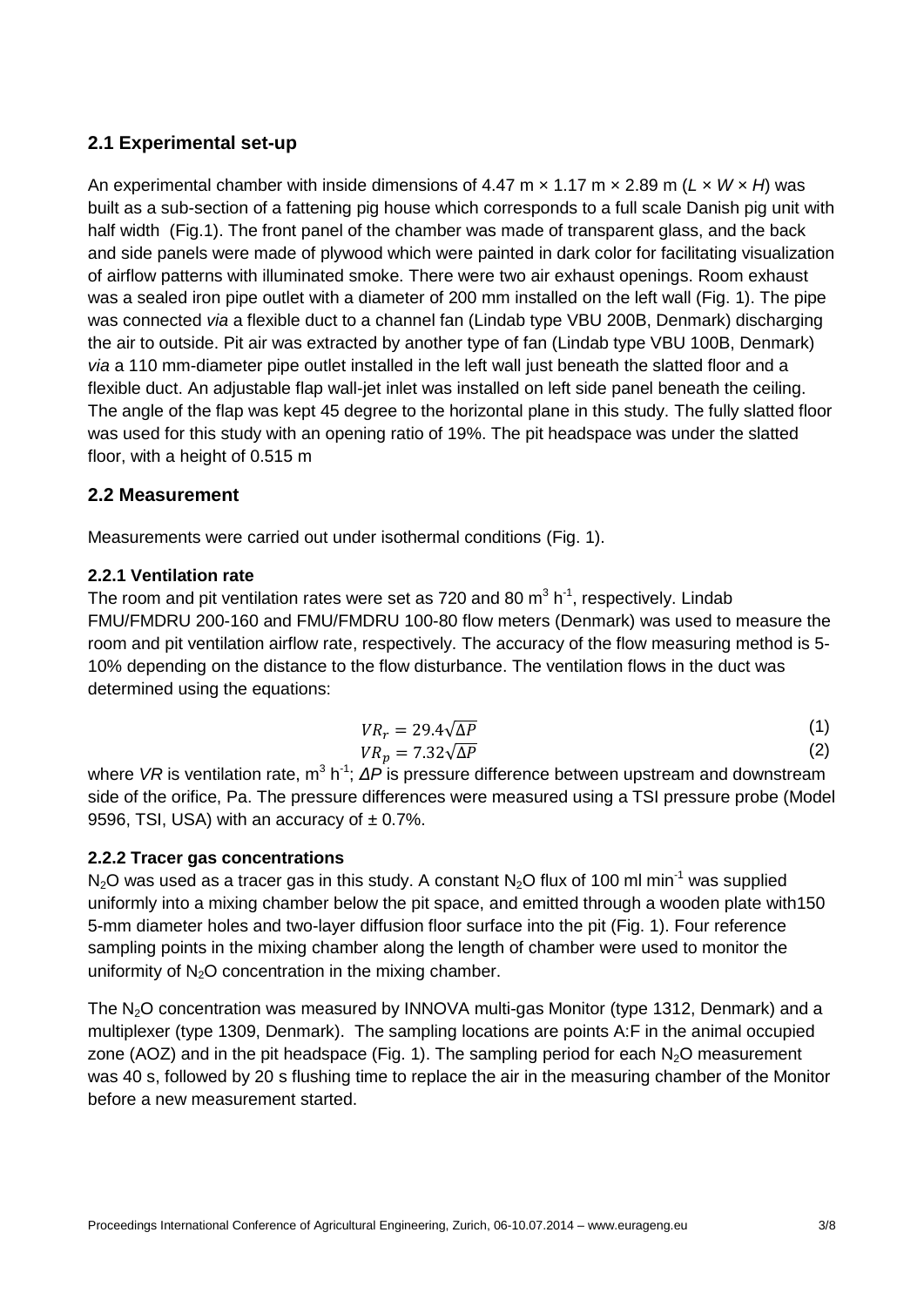### **2.2.3 Air velocity and airflow pattern**

A two-dimensional Laser Doppler Anemometer (LDA) (DANTEC, Skovlunde, Denmark) was used to measure air velocity at the sampling positions along three sampling lines *L1:L3* (Fig. 1). Each point was measured 10 min.

Airflow patterns were observed using smoke from a smoke machine and a laser sheet.

## **2.3 Ventilation effectiveness**

## **2.3.1 Local mean age of air**

The age of air is the duration of time for the supply air to reach the point. Since air can reach the point through various paths, the mean value of the ages at the point is called the local mean age of the air (Han, 2012). Following equation was used to calculate the local mean age of air *tlma*.

$$
t_{lma} = \int_0^\infty \frac{C_i(t)}{C_i(0)} dt
$$
 (3)

where  $C_i(0)$  is the initial equilibrated N<sub>2</sub>O concentration and  $C_i(t)$  is the continuing recorded sampling concentration.

## **2.3.2 Ventilation effectiveness factor**

The ventilation effectiveness factor (VEF) has been used to evaluate zonal ventilation for which only a portion of the airspace is the primary concern.

$$
VEF_i = \frac{C_{ex} - C_{sup}}{C_i - C_{sup}}\tag{4}
$$

where *VEF<sub>i</sub>* is the ventilation effectiveness factor at position *i*; *C<sub>i</sub>* is the average N<sub>2</sub>O concentration, ppm, at *i*th sampling position; *Cex* and *Csup* are average concentrations of exhaust air and inlet air, ppm, respectively. Under complete mixing condition, the VEF is one.

## **3. Results and Discussion**

## **3.1 Air velocity characterization**

## **3.1.1 Air velocity**

The two-dimensional velocity vectors were measured on the three lines in the chamber. Fig. 2a shows the horizontal air velocities at different heights on three lines along the length of chamber. Under a total ventilation rate of 800  $m^3 h^{-1}$ , the velocities along the three parallel lines were basically similar with horizontal velocities towards right near the ceiling and return velocities to left near floor region (Fig. 2a). This air velocity feature was typical for a side-wall inlet pig room. The supplied air mixed and warmed with upper room air before it reached the AOZ. Fig. 2b illustrates the vertical velocities at sampling points above and below the slatted floor on the three lines (L1:L3). It can be seen that air entered the pit space from right side, and exited the pit from middle and left part of the floor. This is consistent with previous study regarding side-wall ventilation in pig housing (Ye *et al.*, 2009).

## **3.1.2 Airflow pattern**

Fig. 3 shows the general airflow patterns of the partial pit ventilation with side-wall jet inlet from smoke test. A big return flow was found in this study. The supplied air from wall-jet traveled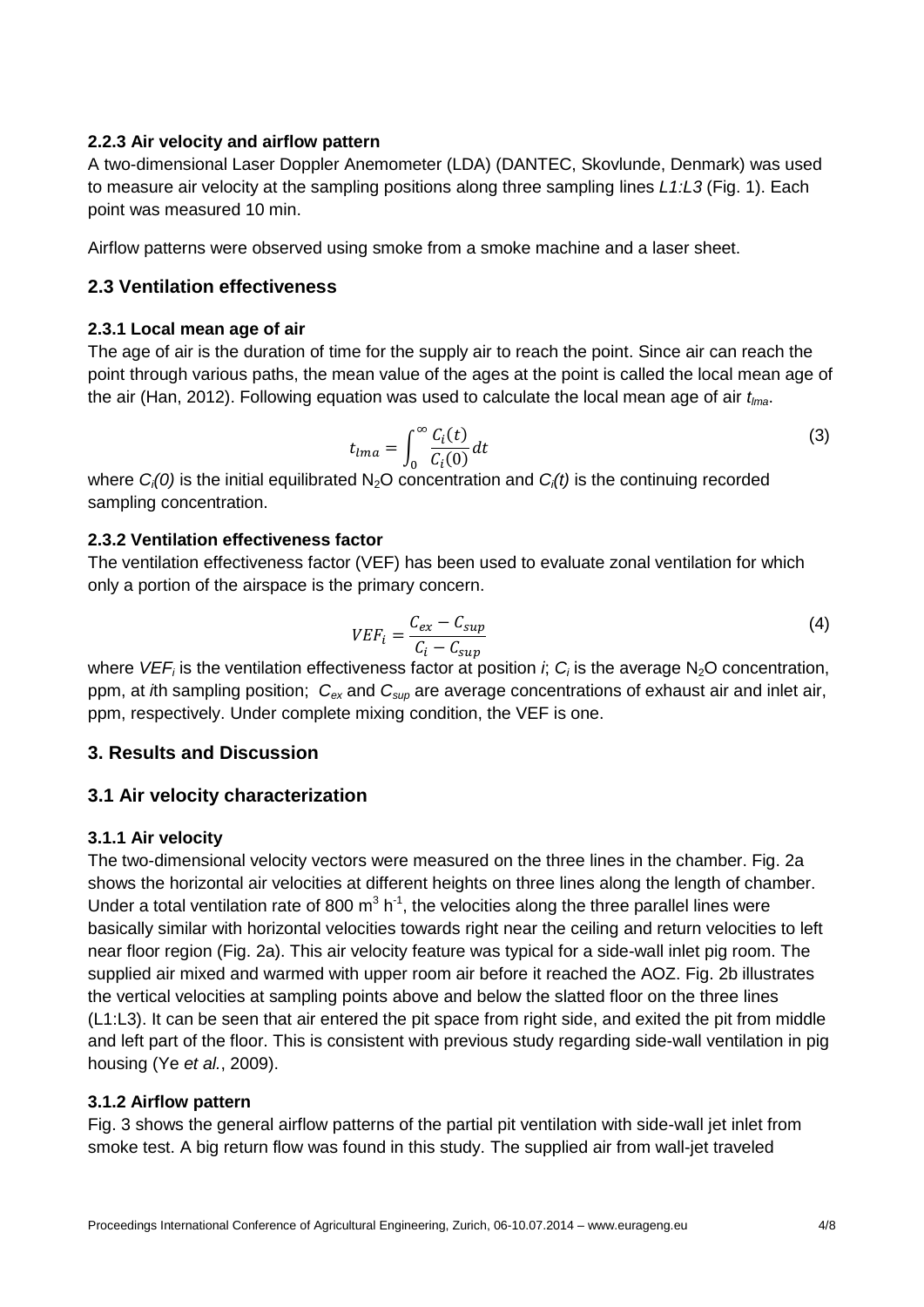attaching the ceiling and continued down the far end wall. On reaching the slatted floor near the wall, the airflow generally split into two: a primary airflow returning above the floor and another dropping into the pit headspace below the slatted floor. This phenomenon is consistent with a previous study with only room exhaust unit (Ye *et al.*, 2009).



*Figure 2: (a) Horizontal air velocities on three lines; (b) Vertical velocities at three sampling points along the lines above (0.2 m to floor surface) and below (0.22 m to floor surface) the slatted floor.*



*Figure 3: General airflow pattern in the experimental chamber.*

## **3.2 Ventilation evaluation**

#### **3.2.1 Contaminant concentrations**

The mean concentrations of  $N<sub>2</sub>O$  for six sampling locations (A:F) above and below the slatted floor were shown in Fig. 4. Generally higher  $N_2O$  concentrations were observed in the pit headspace than in room air. The  $N<sub>2</sub>O$  concentrations were much higher at location A and B near the left side wall installed exhaust units than other measuring locations.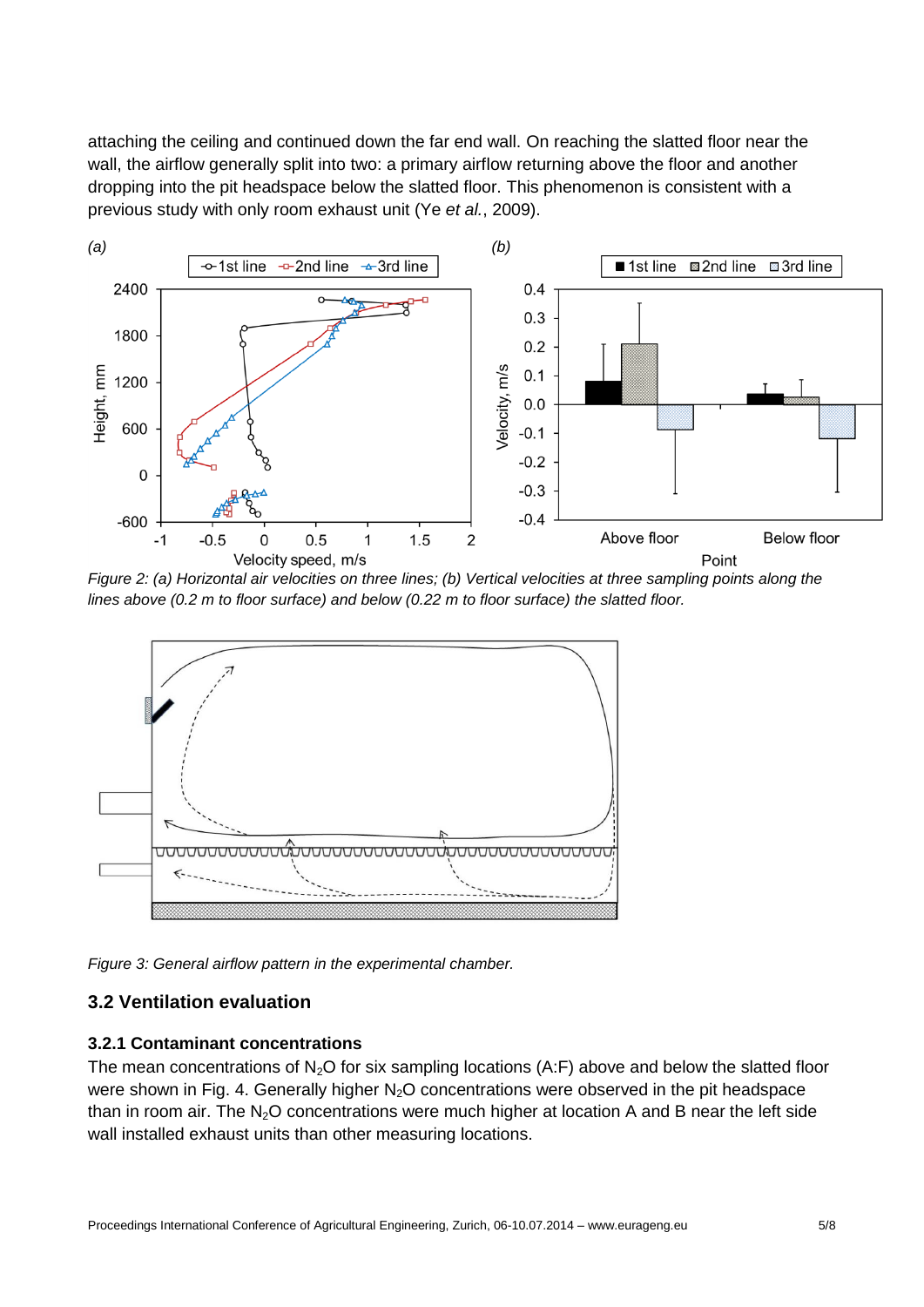#### **3.2.2 Local mean age of air**

The local mean age of air was changed with the locations in the chamber. The mean and standard deviation of the local mean ages of air in the AOZ and in the pit headspace are presented in Fig. 5. The local mean age of air at different locations was related to the corresponding local air distribution. The high velocity could bring more newly supplied air, leading to relatively lower local mean ages of air. In general, larger velocity results in better air exchange, which is correlated to smaller local mean age of air. In this case, the local mean ages of air were generally similar at the six sampling positions in AOZ except point B with a little higher value. In the pit headspace, the lower local mean ages of air were found at point A and F near both walls, which mean the air near walls easier being replaced.



*Figure 4: Contaminant concentration at six sampling points in (a) animal occupied zone and (b) the pit headspace.*



*Figure 5: Local mean age of air at sampling positions in (a) animal occupied zone and (b) pit headspace.*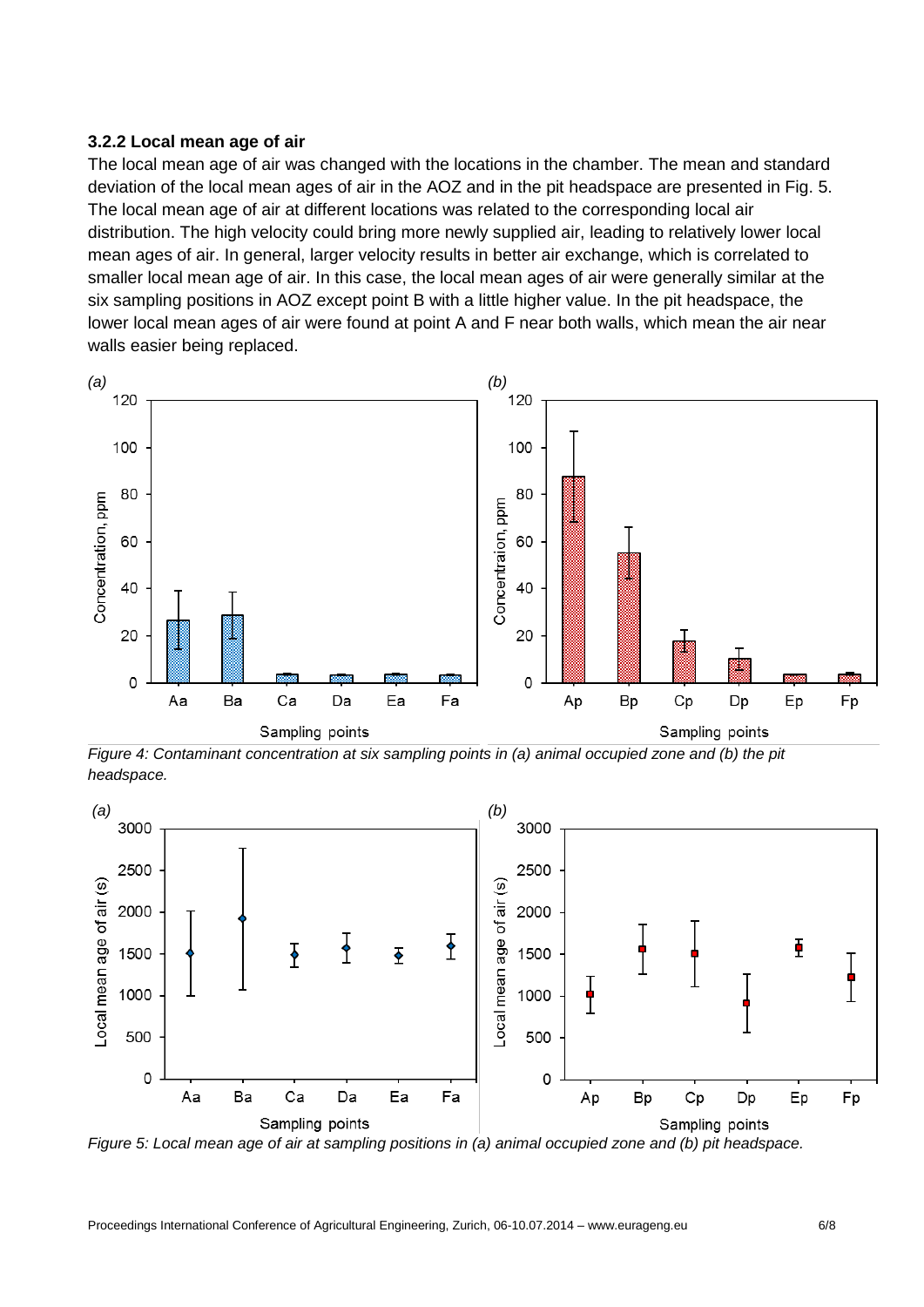## **3.2.3 Ventilation effectiveness factor**

Fig. 6 shows the VEF at different locations along the length of chamber under steady state. It can be seen that the VEF results generally followed an opposite pattern with  $N<sub>2</sub>O$  concentrations in Fig. 4. according to Zhang *et al.* (2001), the larger the VEF, the more effective in removing contaminants, results from more effective ventilation. However, since there were two exhaust openings in this study, the index of VEF did not precisely reflect ventilation effectiveness on each location.



*Figure 6: Comparison of ventilation effectiveness factor (VEF) at sampling positions in (a) animal occupied zone and (b) pit headspace.*

# **4. Conclusions**

The two-dimensional velocity vectors and airflow patterns show that the horizontal velocities towards right near the ceiling and return to left near floor region. A big return flow was found in the room space. The supplied air first mixed with upper room air, dropped near the far end wall, and returned in the AOZ.

For partial pit ventilation system, generally higher  $N<sub>2</sub>O$  concentrations were observed in the pit headspace than in the room air. Highest concentrations were found at location near the left side wall installed exhaust units than other measuring locations.

The local mean ages of air were generally similar at the six sampling positions in AOZ except point B with a little higher value. In the pit headspace, lower local mean ages of air were found near both side walls, where air was easier being replaced. The VEF results showed a pattern opposite with the concentration results, which were found not suitable for the evaluation as two exhaust units involved in this study.

# **5. Acknowledgements**

Chao Zong is financially supported by the Chinese Scholarship Council (CSC: 2011635050).